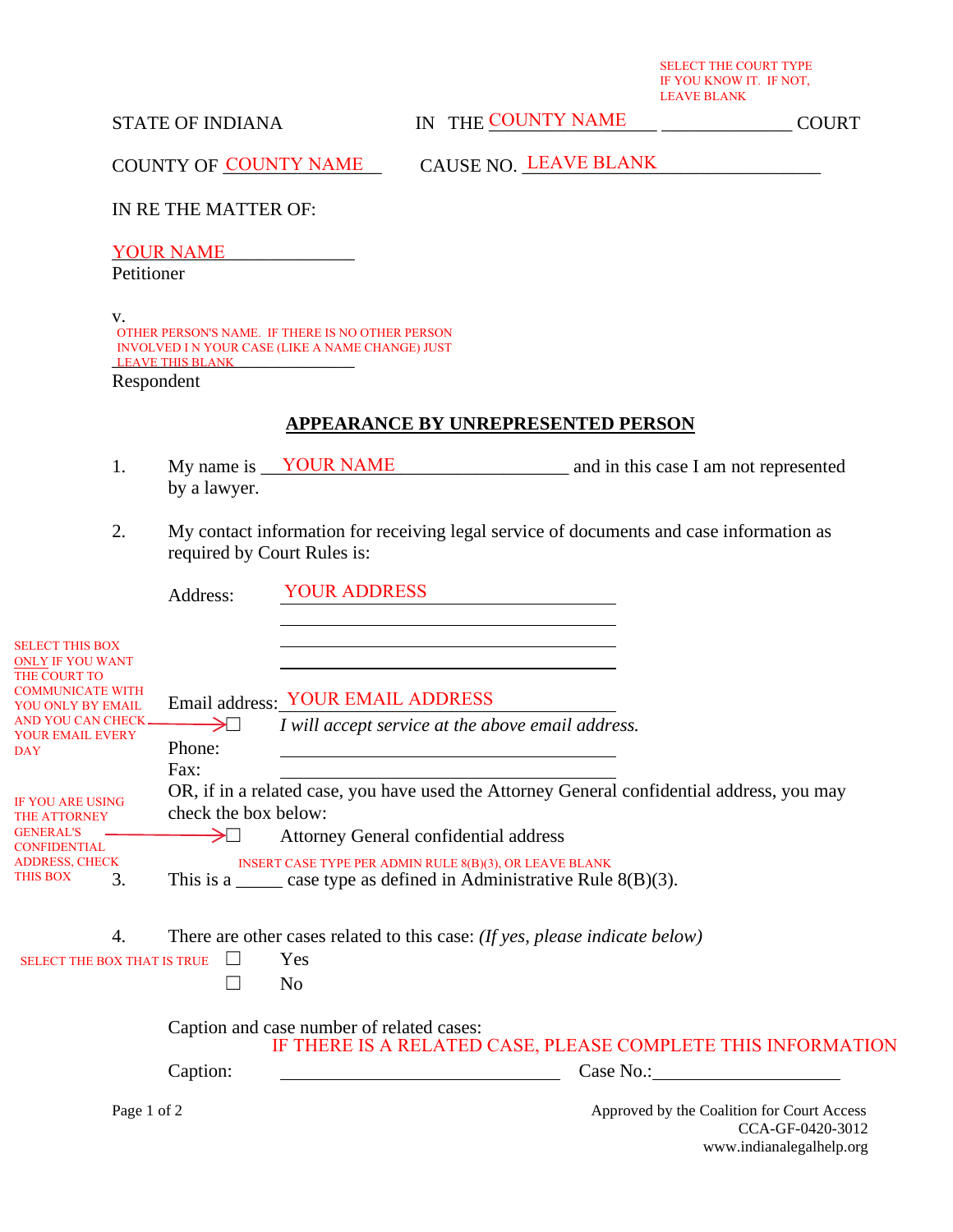| Caption:                                          | Case No.:                                                      |
|---------------------------------------------------|----------------------------------------------------------------|
| Caption:                                          | Case No.:                                                      |
| Additional information as required by local rule: | IE ADDITIONAL INFORMATION IS DEOLIIDED DV LOCAL DUILE DUT TUAT |

IF ADDITIONAL INFORMATION IS REQUIRED BY LOCAL RULE, PUT THAT INFORMATION HERE.

## **Signature** SIGN HERE AFTER YOU PRINT THIS FORM

**This appearance is filed with a Verified Motion For Fee Waiver. There is no other party to serve.**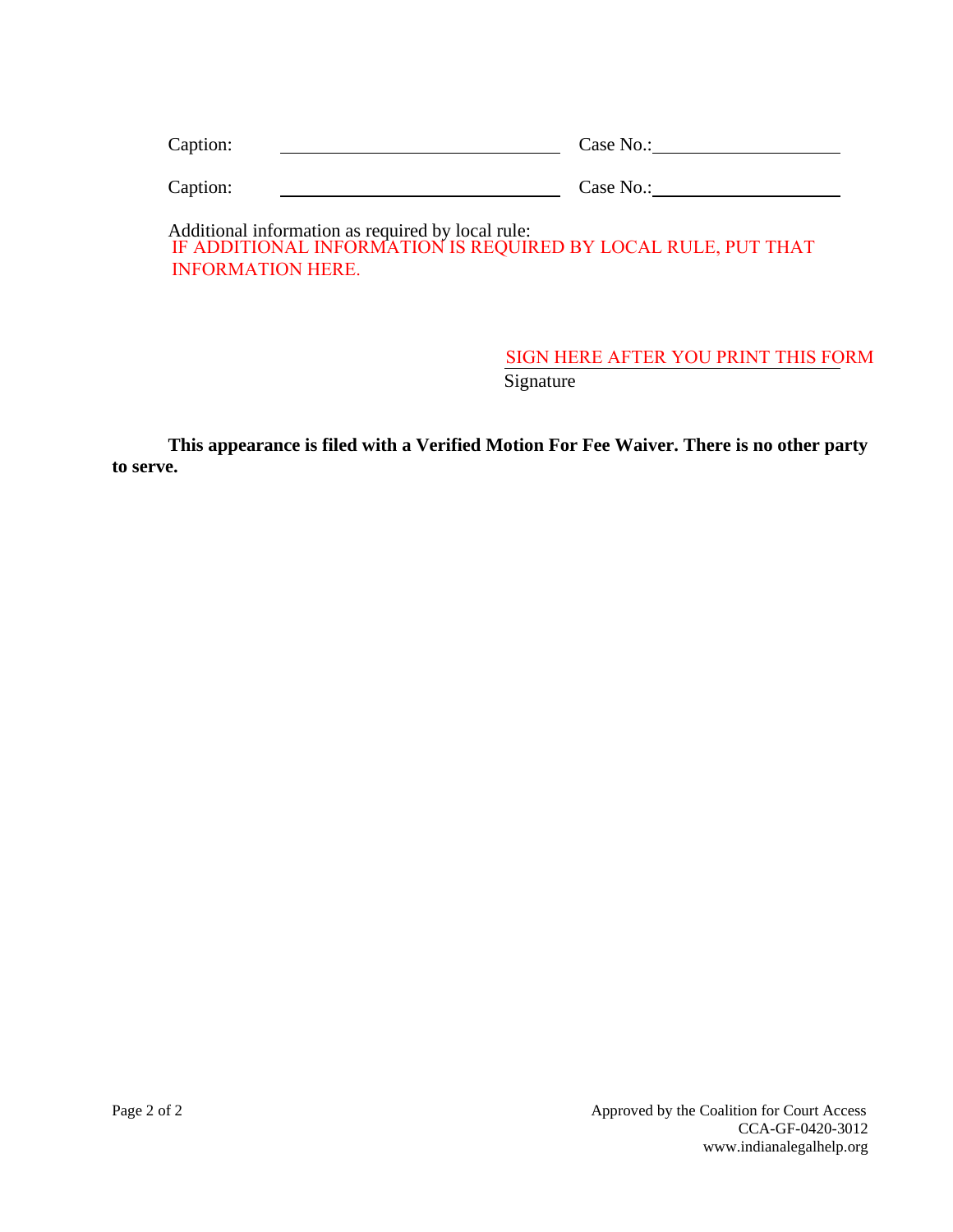| <b>STATE OF INDIANA</b><br><b>COURT</b>                                                                                                                                                                                                                                                                                                                                                                                                                                                                                                                                                                                                                                                                                                                                                                                                                                                                                 | IN THE $\_\_$                                                                                                            |  |  |  |  |
|-------------------------------------------------------------------------------------------------------------------------------------------------------------------------------------------------------------------------------------------------------------------------------------------------------------------------------------------------------------------------------------------------------------------------------------------------------------------------------------------------------------------------------------------------------------------------------------------------------------------------------------------------------------------------------------------------------------------------------------------------------------------------------------------------------------------------------------------------------------------------------------------------------------------------|--------------------------------------------------------------------------------------------------------------------------|--|--|--|--|
|                                                                                                                                                                                                                                                                                                                                                                                                                                                                                                                                                                                                                                                                                                                                                                                                                                                                                                                         |                                                                                                                          |  |  |  |  |
| IN RE THE MATTER OF:                                                                                                                                                                                                                                                                                                                                                                                                                                                                                                                                                                                                                                                                                                                                                                                                                                                                                                    |                                                                                                                          |  |  |  |  |
| Petitioner                                                                                                                                                                                                                                                                                                                                                                                                                                                                                                                                                                                                                                                                                                                                                                                                                                                                                                              | FOR THE SECTION ABOVE THE DOTTED LINE, LOOK AT<br>THE FIRST FORM YOU FILLED OUT AND COPY THE<br><b>INFORMATION HERE.</b> |  |  |  |  |
| V.                                                                                                                                                                                                                                                                                                                                                                                                                                                                                                                                                                                                                                                                                                                                                                                                                                                                                                                      |                                                                                                                          |  |  |  |  |
| Respondent                                                                                                                                                                                                                                                                                                                                                                                                                                                                                                                                                                                                                                                                                                                                                                                                                                                                                                              |                                                                                                                          |  |  |  |  |
|                                                                                                                                                                                                                                                                                                                                                                                                                                                                                                                                                                                                                                                                                                                                                                                                                                                                                                                         | <b>VERIFIED MOTION FOR FEE WAIVER</b>                                                                                    |  |  |  |  |
| The Petitioner now states:<br>I wish to file this action and I believe I have a case with merit.<br>$\mathbf{1}$ .<br>I cannot pay any of the filing fees or other costs of this action because I do not have sufficient<br>2.<br>income or resources.<br>I live with the following persons who are over eighteen (18) years of age<br>3.<br>NAMES OF THE PEOPLE YOU LIVE WITH WHO ARE OVER 18 YEARS OLD .<br>I live with the following persons who are <b>under</b> eighteen (18) years of age<br>4.<br>NAMES OF THE PEOPLE YUO LIVE WITH WHO ARE UNDER 18 YEARS OLD<br>I am responsible for the financial support of the following people who live in my household<br>5.<br>NAMES OF THE PEOPLE YOU LIVE WITH THAT YOU ALSO FINANCIALLY SUPPORT<br>The combined income of all persons I am responsible for supporting is \$THE COMBINED, MONTHIPY FOR ALL THE<br>6.<br>month (total from below).<br>PEOPL YOU SUPPORT |                                                                                                                          |  |  |  |  |
| VOUR HOURLY Income Received Each Month (before taxes)<br>Wages (\$ PAY Per hour XVMBER OF HOURS                                                                                                                                                                                                                                                                                                                                                                                                                                                                                                                                                                                                                                                                                                                                                                                                                         |                                                                                                                          |  |  |  |  |
|                                                                                                                                                                                                                                                                                                                                                                                                                                                                                                                                                                                                                                                                                                                                                                                                                                                                                                                         | <b>TOTAL MONTHLY WORK INCOME</b>                                                                                         |  |  |  |  |
| hours per month)<br><b>EACH MONTH</b>                                                                                                                                                                                                                                                                                                                                                                                                                                                                                                                                                                                                                                                                                                                                                                                                                                                                                   | TOTAL MONTHLY UNEMPLOYMENT                                                                                               |  |  |  |  |
| <b>Unemployment Compensation</b><br><b>AFDC/TANF Benefits</b>                                                                                                                                                                                                                                                                                                                                                                                                                                                                                                                                                                                                                                                                                                                                                                                                                                                           | <b>TOTAL MONTHLY AFDC/TANF BENEFITS</b><br>$\mathcal{S}$                                                                 |  |  |  |  |
| SSI/SSD Benefits                                                                                                                                                                                                                                                                                                                                                                                                                                                                                                                                                                                                                                                                                                                                                                                                                                                                                                        | TOTAL MONTHLY SSI/SSD BENEFITS<br>$\mathcal{S}$                                                                          |  |  |  |  |
| Child Support                                                                                                                                                                                                                                                                                                                                                                                                                                                                                                                                                                                                                                                                                                                                                                                                                                                                                                           | TOTAL MONTHLY CHILD SUPPORT YOU GET                                                                                      |  |  |  |  |
| Other (please describe)                                                                                                                                                                                                                                                                                                                                                                                                                                                                                                                                                                                                                                                                                                                                                                                                                                                                                                 | <b>\$ ANY OTHER INCOME YOU GET</b>                                                                                       |  |  |  |  |
|                                                                                                                                                                                                                                                                                                                                                                                                                                                                                                                                                                                                                                                                                                                                                                                                                                                                                                                         | <b>EACH MONTH</b>                                                                                                        |  |  |  |  |
|                                                                                                                                                                                                                                                                                                                                                                                                                                                                                                                                                                                                                                                                                                                                                                                                                                                                                                                         |                                                                                                                          |  |  |  |  |

Total Income  $\frac{\$ \text{Total} \text{ The } \text{ADove} \text{ INCOMP}}$ 

8. Our expenses total \$**TOTAL MONTHLY** per month. (**Total from below**).

EXPENSES

7. We have  $\frac{\text{M} \text{M} \text{A} \text{N} \text{N}}{N}$  in the bank.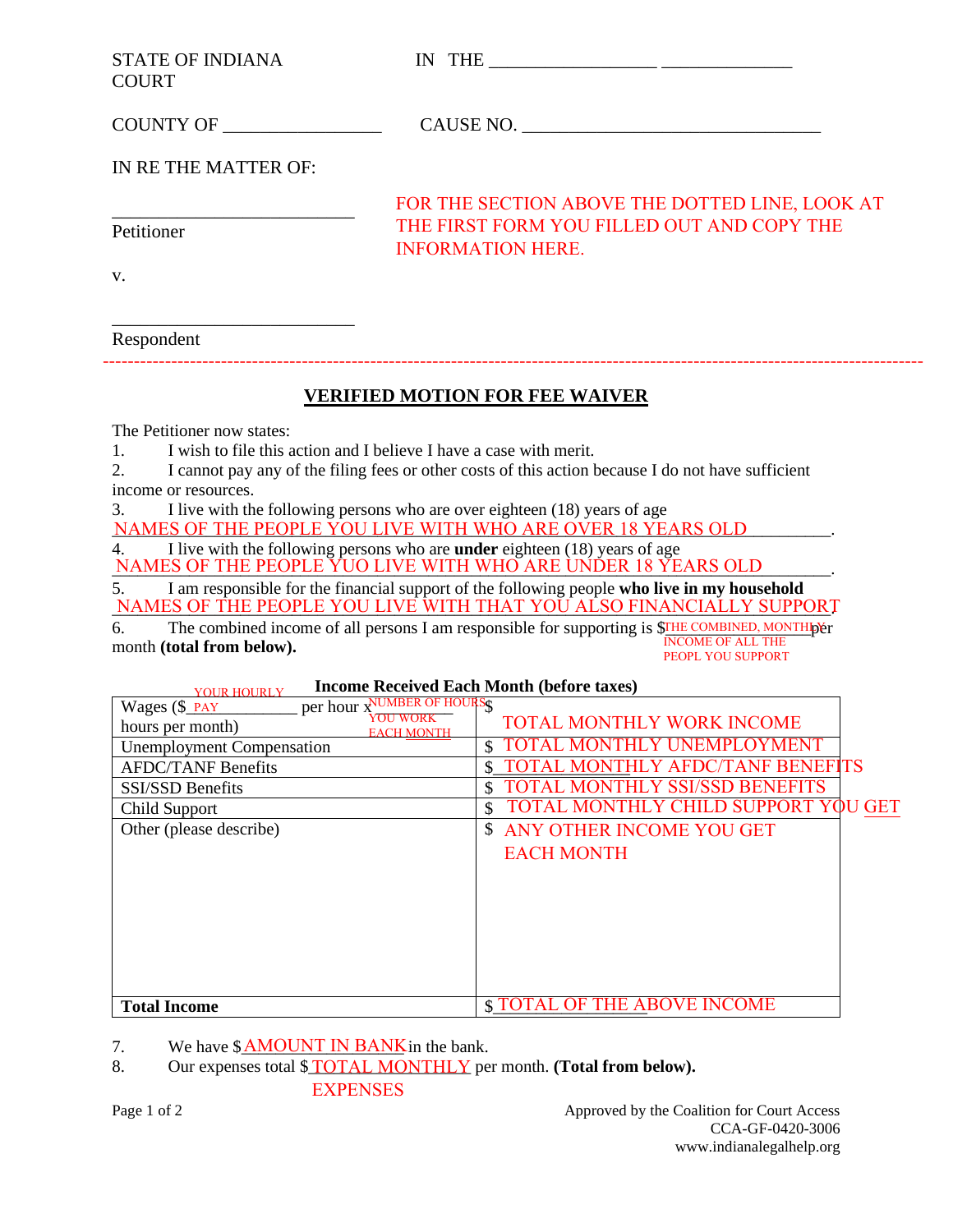| <b>Monthly Expenses</b>                       |                                        |  |  |  |
|-----------------------------------------------|----------------------------------------|--|--|--|
| Housing (Rent, Contract, or Mortgage)         | <b>\$ MONTHLY COST OF HOUSING</b>      |  |  |  |
| Utilities (Gas, Elective, Water, Phone, etc.) | \$<br>MONTHLY COST OF UTILITIES        |  |  |  |
| Food                                          | \$<br><b>MONTHLY COST OF FOOD</b>      |  |  |  |
| Child Care                                    | \$<br>MONTHLY COST OF CHILD CARE       |  |  |  |
| <b>Medical Bills</b>                          | <b>MONTHLY COST OF MEDICAL BILLS</b>   |  |  |  |
| Transportation                                | \$<br>MONTHLY COST OF TRANSPORTATION   |  |  |  |
| Insurance (Car, Medical, and/or Property)     | \$<br><b>MONTHLY COST OF INSURANCE</b> |  |  |  |
| Child Support                                 | \$<br>MONTHLY COST OF CHILD SUPPORT    |  |  |  |
| Other (please describe)                       | <b>\$ OTHER MONTHLY EXPENSES</b>       |  |  |  |
| <b>Total Expenses</b>                         | <b>\$TOTAL OF THE ABOVE EXPENSES</b>   |  |  |  |

**I request that this Court waive all costs of this action and allow me to proceed without the payment of any filing fees or other costs.** 

**There is no other party to serve.** 

**I affirm under penalties for perjury that the foregoing representations and statements are true.**

DATE

\_\_\_\_\_\_\_\_\_\_\_\_\_\_\_\_\_\_\_\_\_\_ \_\_\_\_\_\_\_\_\_\_\_\_\_\_\_\_\_\_\_\_\_\_\_\_\_\_\_\_\_\_ SIGN HERE AFTER YOU PRINT THIS FORM Date Signature

> YOUR PRINTED NAME Printed Name